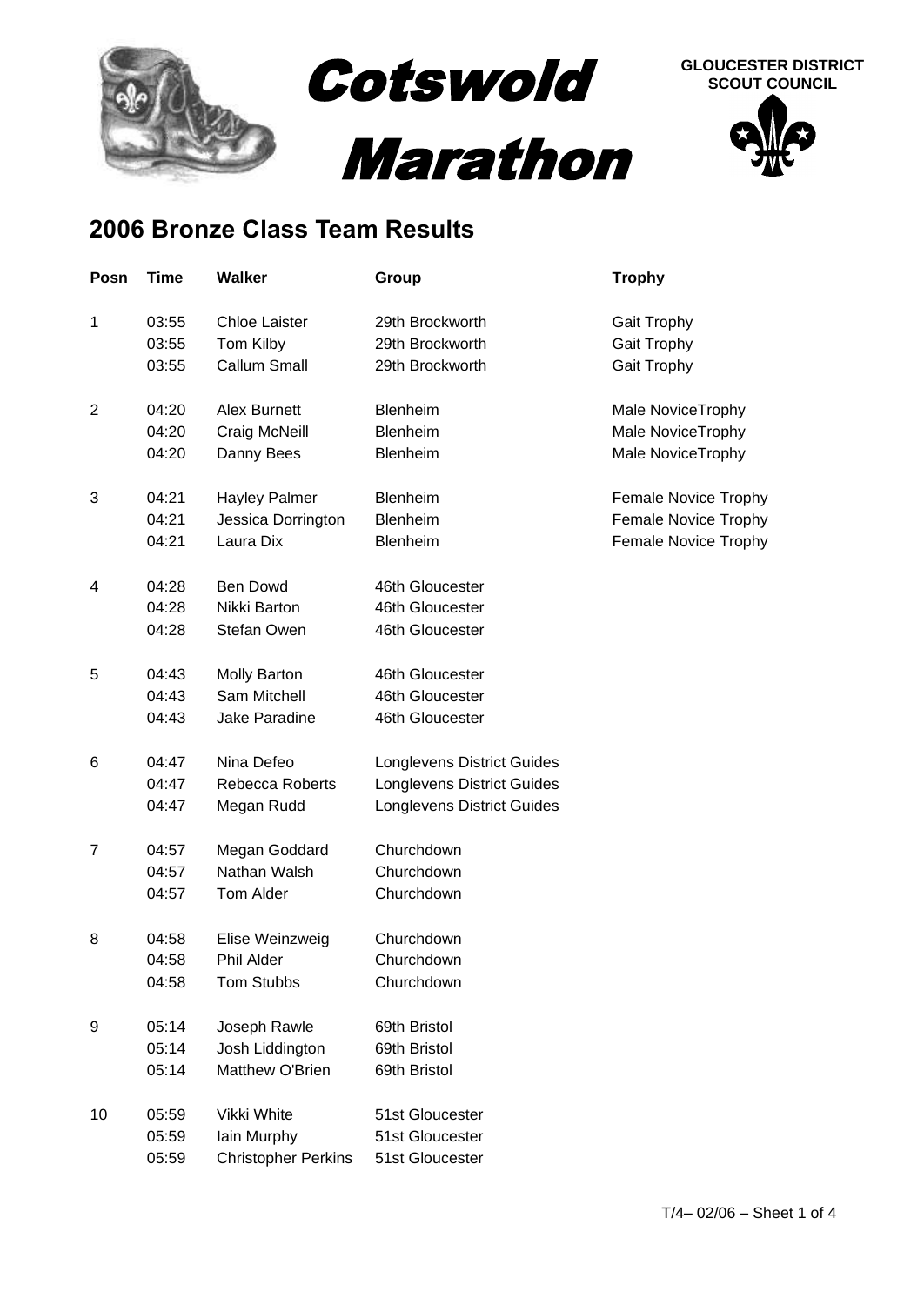| Posn | Time  | <b>Walker</b>         | Group                      | <b>Trophy</b> |
|------|-------|-----------------------|----------------------------|---------------|
| 11   | 06:14 | James Dartnell        | 1st Bourton on the Water   |               |
|      | 06:14 | Lewis Cray            | 1st Bourton on the Water   |               |
|      | 06:14 | Silas Morphew         | 1st Bourton on the Water   |               |
| 12   | 07:09 | Alex O'Neill          | Churchdown                 |               |
|      | 07:09 | Rhys Harben           | Churchdown                 |               |
|      | 07:09 | <b>Thomas Bridges</b> | Churchdown                 |               |
| 13   | 07:23 | <b>Ben Partridge</b>  | 7th Worcester              |               |
|      | 07:23 | Joshua Skinner        | 7th Worcester              |               |
|      | 07:23 | <b>Oliver Hall</b>    | 7th Worcester              |               |
|      | 07:23 | William Owen          | <b>St Augustines</b>       |               |
|      | 07:23 | Luke Dilley           | <b>St Augustines</b>       |               |
|      | 07:23 | <b>Thomas Warnes</b>  | <b>St Augustines</b>       |               |
| 14   | 07:24 | Yolanda Day           | <b>St Augustines</b>       |               |
|      | 07:24 | <b>Ellie Selby</b>    | <b>St Augustines</b>       |               |
|      | 07:24 | Rachel Keenan         | <b>St Augustines</b>       |               |
| 15   | 07:32 | <b>Andrew Everard</b> | 6th Grays                  |               |
|      | 07:32 | <b>Bill Murphy</b>    | 6th Grays                  |               |
|      | 07:32 | <b>Billie Scutt</b>   | 6th Grays                  |               |
|      | 07:32 | Hannah Everard        | 6th Grays                  |               |
|      | 07:32 | Kasey Passfield       | 6th Grays                  |               |
|      | 07:32 | Matt Ulph             | 6th Grays                  |               |
| 16   | 07:35 | <b>Andrew Turner</b>  | 11th Gloucester            |               |
|      | 07:35 | Ethan Beale           | 11th Gloucester            |               |
|      | 07:35 | Oliver Webster        | 11th Gloucester            |               |
| 17   | 08:29 | Oliver Millen         | <b>West Malling Scouts</b> |               |
|      | 08:29 | Finlay Mcconchie      | <b>West Malling Scouts</b> |               |
|      | 08:29 | <b>Glenn Cook</b>     | <b>West Malling Scouts</b> |               |
|      |       |                       |                            |               |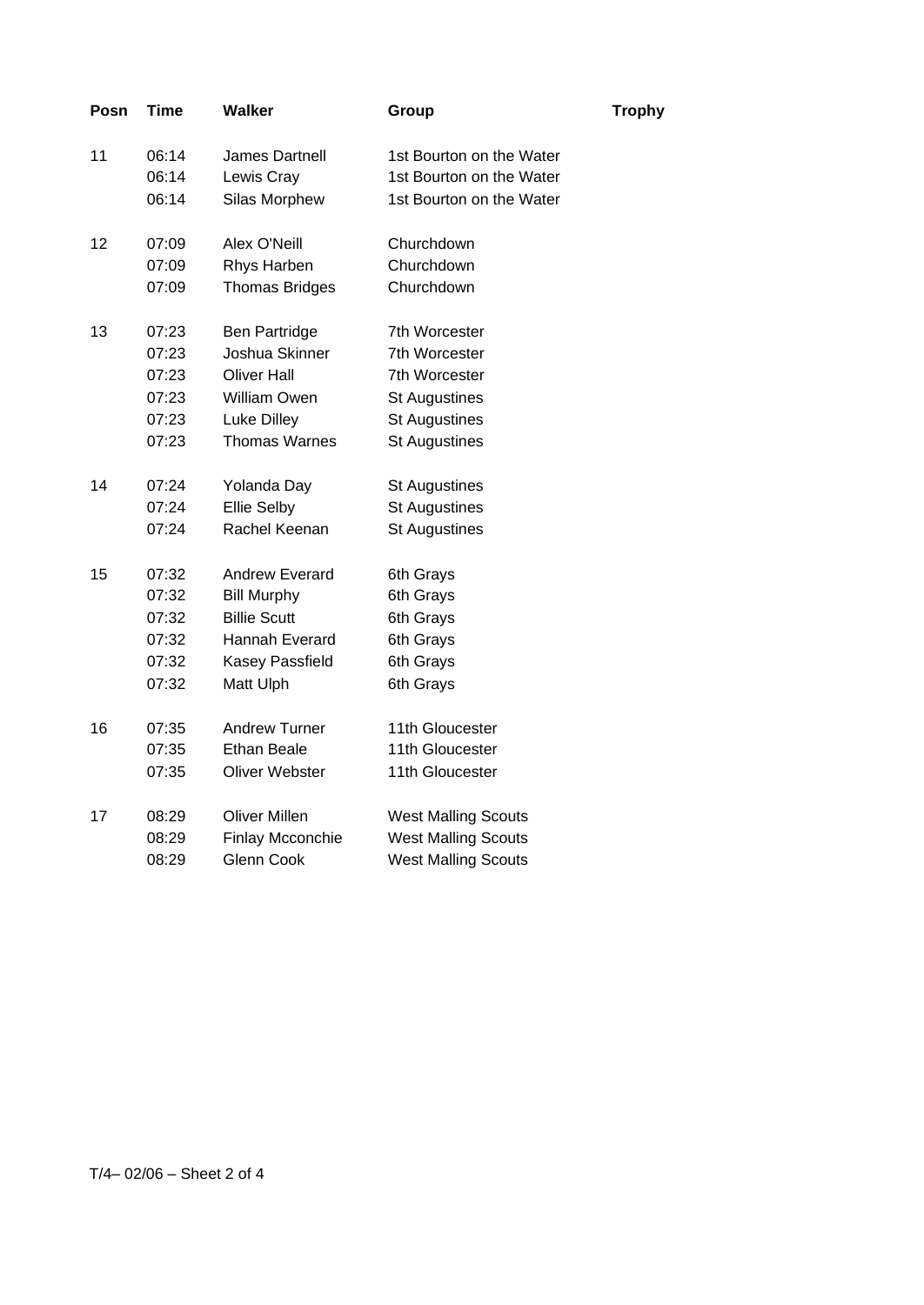

## **2006 Bronze Class Individual Results**

| Posn | Time  | Walker                 | Group                             |
|------|-------|------------------------|-----------------------------------|
| 1    | 03:55 | <b>Martin Adams</b>    | 29th Brockworth                   |
| 2    | 04:20 | <b>Allan Burnett</b>   | Blenheim                          |
| 3    | 04:21 | Stephen Greer          | <b>Blenheim</b>                   |
| 4    | 04:28 | <b>Mark Turner</b>     | 46th Gloucester                   |
| 5    | 04:43 | Joy Turner             | 46th Gloucester                   |
| 6    | 04:47 | Karen Szewczuk         | <b>Longlevens District Guides</b> |
|      | 04:47 | Rebecca Davis          | Longlevens District Guides        |
| 8    | 04:57 | Pierre Weinzweig       | Churchdown                        |
| 9    | 05:14 | Marek Petela           | 69th Bristol                      |
|      | 05:14 | Alex White             | 69th Bristol                      |
| 11   | 05:41 | <b>Michael Davies</b>  | Montgomeryshire Scouts            |
|      | 05:41 | Nathan Williams        | Montgomeryshire Scouts            |
| 13   | 05:59 | Allan Bircher          | 51st Gloucester                   |
|      | 05:59 | <b>Jaime Staite</b>    | 51st Gloucester                   |
| 15   | 06:14 | Christophe Larocque    | 1st Bourton on the Water          |
|      | 06:14 | <b>Gary Holton</b>     | 1st Bourton on the Water          |
|      | 06:14 | Stephanie Gray         | 1st Bourton on the Water          |
| 18   | 07:09 | Christopher Jenkins    | Churchdown                        |
|      | 07:09 | Graeme Goodman         | Churchdown                        |
|      | 07:09 | Louise Fazeli          | Churchdown                        |
| 21   | 07:13 | James Bubb             | 15th Cheltenham                   |
|      | 07:13 | <b>Graham Weir</b>     | 15th Cheltenham                   |
|      | 07:13 | Jamie Samson           | 15th Cheltenham                   |
|      | 07:13 | Louise Slee            | 15th Cheltenham                   |
|      | 07:13 | Marcus Aldridge        | 15th Cheltenham                   |
|      | 07:13 | <b>Richard Weir</b>    | 15th Cheltenham                   |
|      | 07:13 | <b>Robert Mitchell</b> | 15th Cheltenham                   |
|      | 07:13 | Jacque Kent-Robinson   | 15th Cheltenham                   |
| 29   | 07:23 | Paul Devine            | 7th Worcester                     |
|      | 07:23 | <b>Robert Bennett</b>  | 7th Worcester                     |
|      | 07:23 | Katie Leydon           | 7th Worcester                     |
|      | 07:23 | Alex Poole             | 7th Worcester                     |
|      | 07:23 | <b>Callum Tompkins</b> | <b>St Augustines</b>              |
| 34   | 07:24 | <b>Jim Davies</b>      | <b>St Augustines</b>              |
| 35   | 07:32 | Derek Everard          | 6th Grays                         |
|      | 07:32 | <b>Lynsey Everett</b>  | 6th Grays                         |
|      | 07:32 | <b>Robert Murphy</b>   | 6th Grays                         |

T